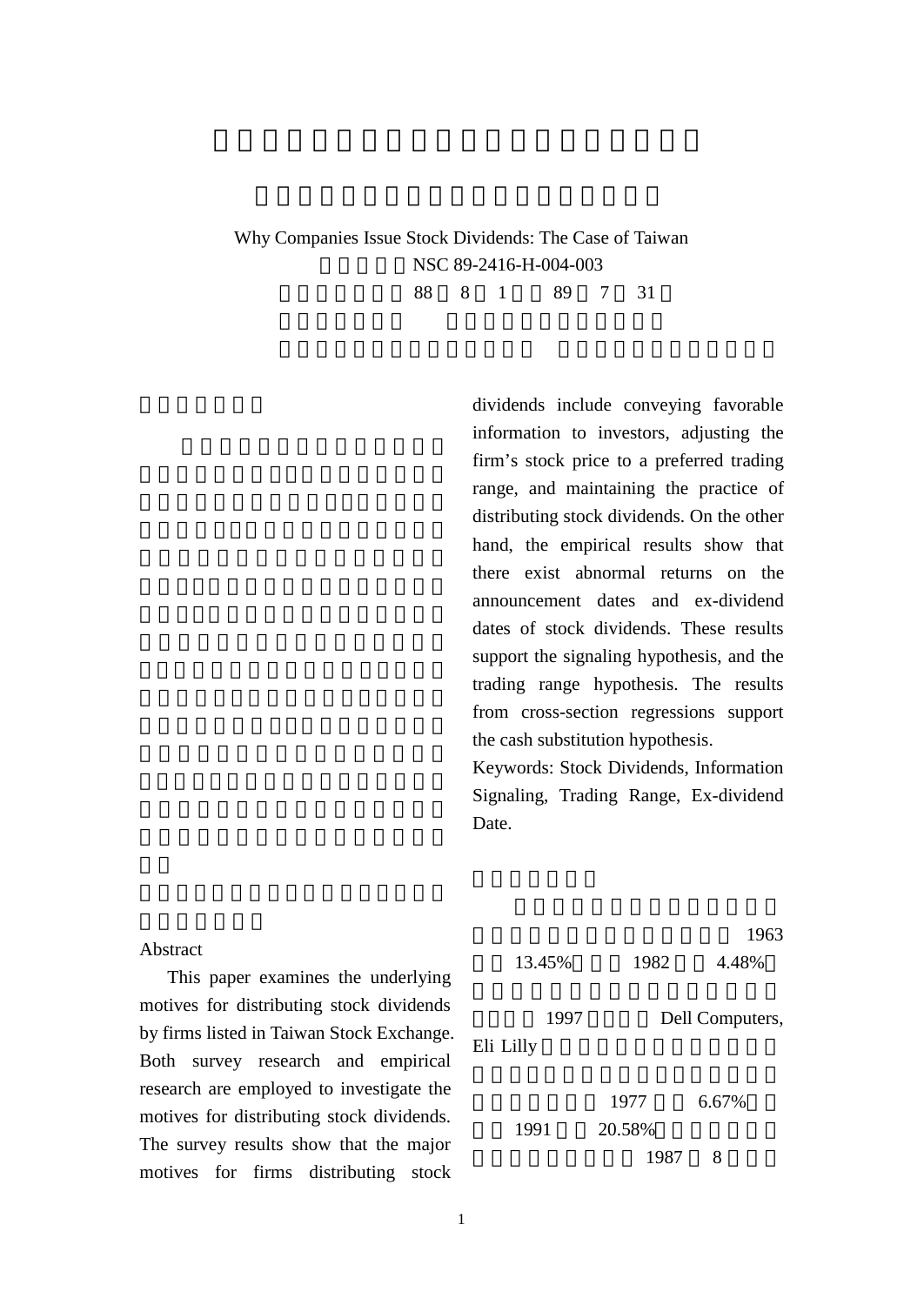|        | 500    |        | 5,000  |          |              | 439 |     |   |       |
|--------|--------|--------|--------|----------|--------------|-----|-----|---|-------|
|        | 65%    |        | 1995   |          |              |     |     |   |       |
| 277    |        |        |        |          |              |     |     |   | 208   |
|        |        |        | 79.83% |          |              | 208 |     |   |       |
| 1996   | 1997   | 1998   | 1999   |          |              |     |     |   | 66    |
|        |        | 82.26% | 85.24% |          |              |     |     |   | 31.7% |
| 88.52% | 66.51% |        |        | (66/208) |              |     |     |   |       |
|        |        |        |        |          |              |     |     |   |       |
|        |        |        |        |          |              |     |     |   |       |
|        |        |        |        |          | $\mathbf{1}$ | 2   |     | 3 |       |
|        |        |        |        |          | $\mathbf{1}$ |     | 208 |   |       |
|        |        |        | (1995) |          |              |     |     |   |       |

| (1996) | (1996) | 1 $\mathbf{x}$ / |   |  |
|--------|--------|------------------|---|--|
|        |        |                  | X |  |
| (1996) |        | $(5-x)$          |   |  |

 $67.3%$ 

32.7%

|  | 50(16)   | 24.0% (24.2%) |
|--|----------|---------------|
|  | 52(20)   | 25.0%(30.3%)  |
|  | 38 (12)  | 18.3% (18.2%) |
|  | 36(10)   | 17.3% (15.2%) |
|  | 32(8)    | 15.4% (12.1%) |
|  | 208 (66) | 100%(100%)    |

 $1$ 

 $2 \angle$ 

1995

1995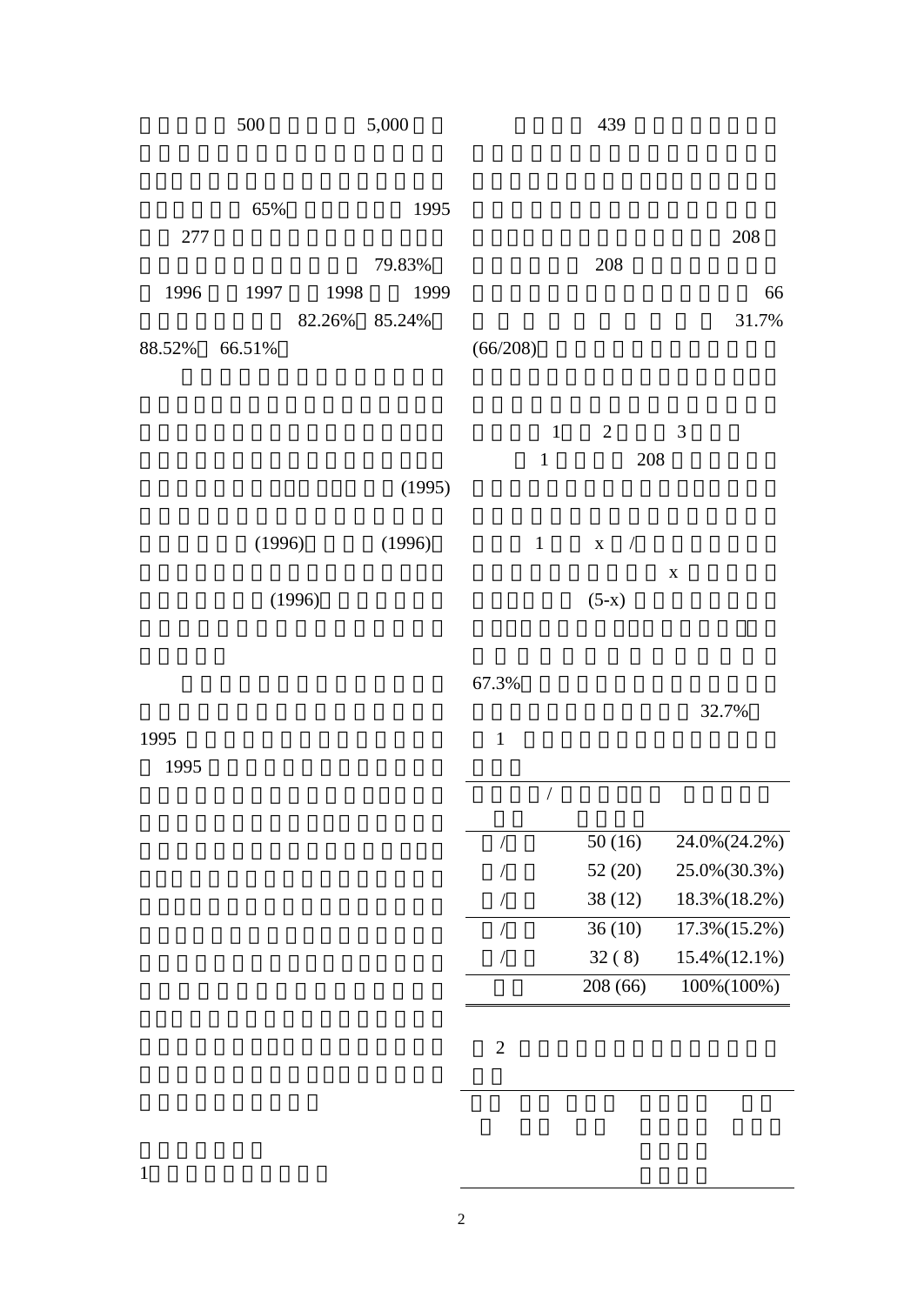| $8\,$          | $\mathbf{1}$     | 13%    | $\mathbf{1}$     |         |         |                 |
|----------------|------------------|--------|------------------|---------|---------|-----------------|
| 30             | 16               | 53%    | 5                |         |         |                 |
| 19             | 5                | 26%    | $\mathbf{1}$     |         | 208     |                 |
| 52             | 36               | 69%    | $\boldsymbol{7}$ |         | 66      | 10%             |
| 21             | 9                | 43%    | $\overline{4}$   | 10%-25% |         |                 |
| 12             | $\overline{2}$   | $17\%$ | $\boldsymbol{0}$ | 3       |         |                 |
| 19             | 11               | 58%    | $\tau$           |         |         |                 |
| $\tau$         | 3                | 43%    | $\mathbf{2}$     | 10%     | 96 (32) | 46.1% (48.5%)   |
|                |                  |        |                  | 10%-25% |         | 42.8% (43.9%)   |
| $\overline{7}$ | $\overline{4}$   | 57%    | $\overline{0}$   |         | 89 (29) |                 |
| 25             | 14               | 56%    | 6                | 25%     | 23(5)   | $11.1\%(7.6\%)$ |
| $\overline{8}$ | $\overline{5}$   | 63%    | $\,1$            |         | 208(66) | $100\% (100\%)$ |
| 5              | $\boldsymbol{0}$ | $0\%$  | $\boldsymbol{0}$ |         |         |                 |
| 85             | 49               | 58%    | 11               |         |         |                 |
| 36             | 18               | 50%    | 6                |         |         |                 |
| 16             | $\overline{2}$   | 13%    | $\boldsymbol{0}$ |         |         |                 |
| $\overline{7}$ | $\overline{3}$   | 43%    | $\mathbf{1}$     |         |         |                 |
| 47             | 17               | 36%    | $\tau$           |         |         |                 |
| 12             | $\mathbf{2}$     | 17%    | $\mathbf{1}$     |         |         |                 |
| $\mathbf{1}$   | $\mathbf{1}$     | 100%   | $\mathbf{1}$     |         |         |                 |
| 22             | 10               | 45%    | 5                |         |         |                 |
| 439            | 208              | 47%    | 66               |         |         |                 |
| $\overline{2}$ |                  |        |                  |         |         |                 |
|                |                  |        |                  |         |         |                 |

最高的為紡織業有 69%,電子業有

58%

50%

40%以下。因此我們可以知道台灣的

1995 1999

 $2<sub>?</sub>$ 

 $3 \nightharpoonup$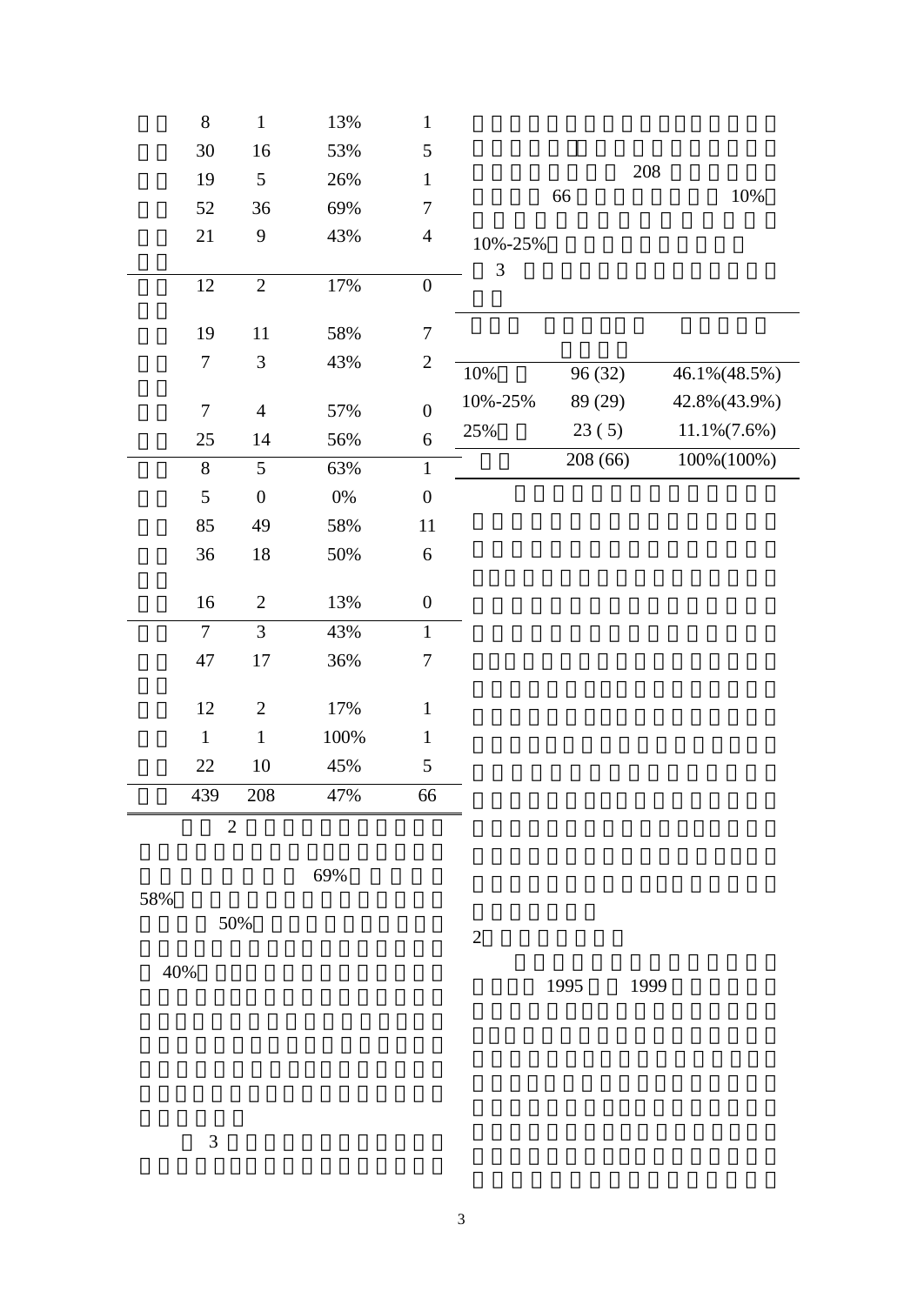| $0.2802$ 2.8323**                          |
|--------------------------------------------|
| $2.3012*$ 0.2637 2.3965*                   |
| 1.2929 0.1221 1.1434                       |
| 1.1743 0.1580 1.5131                       |
| $-0.1150$ $0.0142$ $0.1466$                |
| 1.2299 0.0981 0.9815                       |
| $-1.3110 -0.1215 -1.1953$                  |
| $-0.2509$ $-2.6110**$ $-0.2270$ $-2.3251*$ |
| $-1.0093$ $-0.1185 - 1.3010$               |
| $-0.3766 - 0.0130 - 0.1350$                |
| 1.4333 0.1396 1.4145                       |
|                                            |
|                                            |
|                                            |

 $5<sub>3</sub>$ 

| 10                                   | <b>OLS</b> | OLS+GARCH |  |
|--------------------------------------|------------|-----------|--|
| OLS<br><b>Ordinary Least Squares</b> | OLS        |           |  |

| OLS+GARCH  |
|------------|
| <b>OLS</b> |

|       | $\overline{4}$ |           |                               |         |           |           |
|-------|----------------|-----------|-------------------------------|---------|-----------|-----------|
|       |                | $(n=474)$ |                               |         |           |           |
|       | <b>OLS</b>     |           | OLS+GARCH                     |         |           |           |
|       |                | t         |                               |         |           |           |
|       | (% )           |           |                               |         |           |           |
|       |                |           | (% )                          |         |           |           |
| $-10$ | 0.1773         | 1.6772    | 0.1606 1.5026                 | 5       |           |           |
| $-9$  | 0.2560         | 2.4287*   | 0.2789 2.6126**               |         |           |           |
| $-8$  | $-0.0703$      | $-0.6839$ | $-0.0726 - 0.6991$            | $n=459$ |           |           |
| $-7$  | 0.0227         | 0.2248    | 0.0335 0.3347                 |         |           | t         |
| $-6$  | $-0.0849$      |           | $-0.8523$ $-0.1168$ $-1.1775$ |         | (% )      |           |
| $-5$  | 0.1106         | 1.1294    | 0.1278 1.3102                 | $-10$   | 0.067     | 0.5766    |
| $-4$  | 0.0092         | 0.0909    | 0.0022 0.0219                 | $-9$    | 0.182     | 1.6002    |
| $-3$  | 0.0635         | 0.6192    | 0.0218 0.2161                 | $-8$    | $-0.1094$ | $-1.0563$ |
| $-2$  | 0.1838         | 1.8564    | 0.1972 2.0217*                | $-7$    | 0.0456    | 0.3874    |
| $-1$  | 0.1190         | 1.1341    | 0.1058 1.0153                 | $-6$    | 0.0228    | 0.2097    |
|       |                |           |                               | -       | 0.000     | 0.500     |

| $5\overline{)}$ |
|-----------------|
|                 |

| n=459 |           |           |
|-------|-----------|-----------|
|       |           | t         |
|       | (% )      |           |
| $-10$ | 0.067     | 0.5766    |
| $-9$  | 0.182     | 1.6002    |
| -8    | $-0.1094$ | $-1.0563$ |
| $-7$  | 0.0456    | 0.3874    |
| -6    | 0.0228    | 0.2097    |
| -5    | 0.0683    | 0.5868    |
|       |           |           |

OLS+GARCH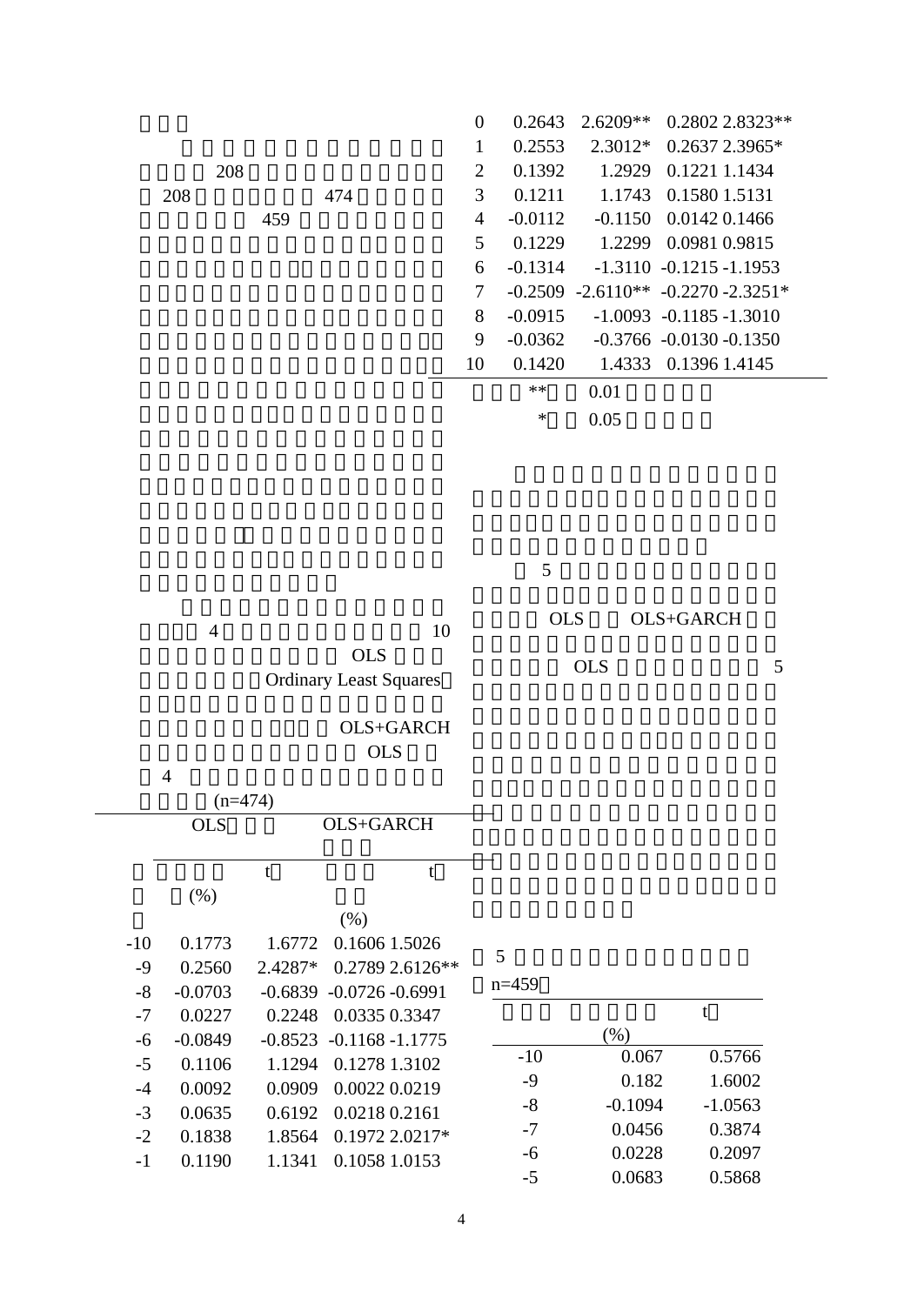| -4             |           | $-0.0386$ | $-0.333$    |
|----------------|-----------|-----------|-------------|
| $-3$           |           | $-1.0185$ | $-8.6447**$ |
| $-2$           |           | $-0.1369$ | $-1.1755$   |
| $-1$           |           | 0.4427    | 3.2588**    |
| $\overline{0}$ |           | 1.4627    | 10.0368**   |
| $\mathbf{1}$   |           | 0.3261    | 2.5842 **   |
| $\overline{2}$ |           | 0.1452    | 1.2115      |
| 3              |           | 0.1939    | 1.6006      |
| 4              |           | 0.0019    | 0.0165      |
| 5              |           | 0.0548    | 0.4974      |
| 6              |           | 0.1231    | 1.1488      |
| 7              |           | 0.0427    | 0.3887      |
| 8              |           | 0.0263    | 0.228       |
| 9              |           | $-0.2017$ | $-1.8916$   |
| 10             |           | $-0.2883$ | $-2.852**$  |
| **             | 0.01      |           |             |
|                | ∗<br>0.05 |           |             |

18.1%

 $1.$  (1996)

 $2. (1996)$ 

 $3. (1995)$ 

4. (1996)

5. 陳順宇,多變量分析,華泰書局 1998

- 6. Baker, H. Kent and Aaron L. Phillips, 1993, Why Companies Issue Stock Dividends, *Financial Practice and Education* Fall, 29-37.
- 7. Bollerslev, T., R. Y. Chou and K. F. Kroner, 1992, ARCH Modeling in Finance: A Review of the Theory and Empirical Evidence, *Journal of Econometrics* 51, 5-59.
- 8. Cronbach, L. J., 1951, Coefficient Alpha and the Internal Structure of Tests, *Psychometrika*, September 16, 297-334.
- 9. Dhatt, M. S., Y.H. Kim and S. Mukherji, 1997, The Role of Stock Dividends in Korea, *Global Finance Journal* 8(2), 295-308.
- 10. Elgers, P. T. and D. Murray, 1985, Financial Characteristics Related to Managements' Stock Split and Stock Dividend Decisions, *Journal of Business Finance and Accounting* 12, 543-551.
- 11. Engle, Robert F., 1982, A General Approach to Lagrange Multiplier Model Diagnostics,

*Journal of Econometrics* 20, 83-104.

12. Frankfort-Nachmias, C. and David Nachmias, 1997, Research Methods in the Social Science, 5th edition, 165- 176

13. Grinblatt, M. S., R. W. Masulis and S. Titman, 1984, The Valuation Effects of Stock Splits and Stock Dividends, *Journal of Financial Economics* 13, 461-490.

14. Lakonishok, J. and B. Lev, 1987,